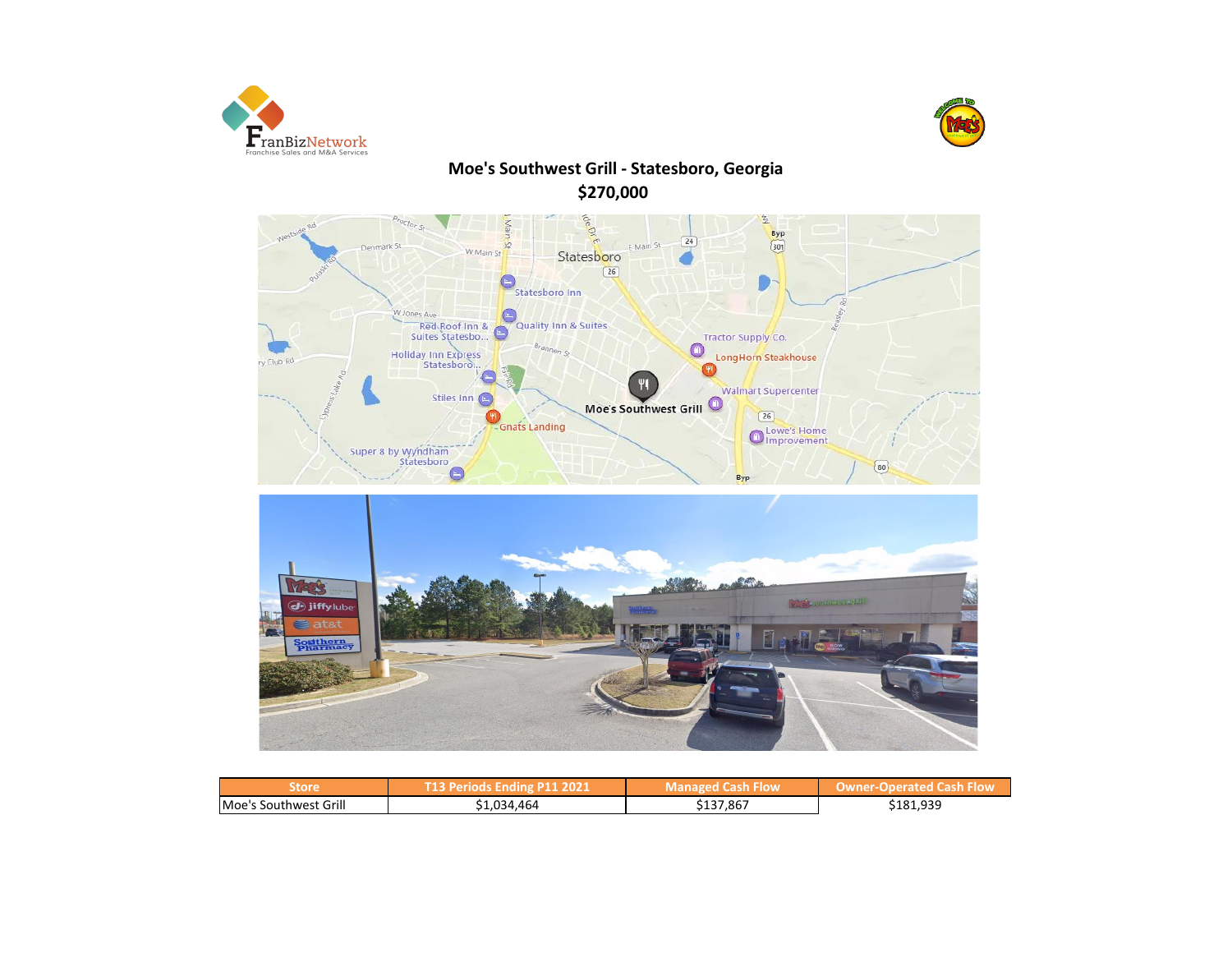

## **CONFIDENTIAL Executive Summary**

| \$270,000   | <b>Purchase Price:</b>      |
|-------------|-----------------------------|
| \$1,034,464 | Total Annual Sales*:        |
| \$5,000     | Inventory:                  |
| \$137,867   | Managed Cash Flow**:        |
| \$181,939   | Owner-Operated Cash Flow**: |

**Moe's Southwest Grill** \$1,034,464 **608 Brannen St.** Statesboro, GA 30458



**List price does not include inventory, franchise transfer fees, or lease security deposits.**

\* T13 Periods Ending P11 2021

\*\* Cash Flow is a net income projection based on trailing 12 months sales and expenses as stated on Seller's P&Ls. Adjustments are made to reflect brand norms for the region and/or expected increases/decreases in costs. Analysis is for proforma purposes only, Buyer should complete his own due diligence review. Ask your agent for summary of adjustments.

### **Franchise Information:**

Focus Brands is the indirect parent company of Moe's Southwest Grill and other iconic foodservice brands (Schlotzsky's, Carvel, Cinnabon, McAlister's Deli, Auntie Anne's and Jamba). Moe's has more than 700 restaurants in 40 states. Patrons at Moe's are able to create their own unique southwestern flavor with more than 20 fresh ingredients available. Franchisor prefers at least \$100,000 in liquidity and a net worth of \$1,000,000.

| Franchise Agreement Expiration: 7/31/2022 | Transfer Fee: \$3,000                                                 | Training Location: Atlanta, GA   |
|-------------------------------------------|-----------------------------------------------------------------------|----------------------------------|
| Royalty: 5%                               | Advertising: 2.5%                                                     | <b>Training Period: TBD</b>      |
|                                           | Remodel Requirements: Required at renewal, approx \$150K, negotiable. |                                  |
| Lease Information:                        |                                                                       |                                  |
| Monthly Base Rent: \$5,652                | Options: 1x3yr                                                        | Security Deposit: N/A            |
| Percentage Rent: 5%                       | CAM: \$240                                                            | Real Property Available: No      |
| Expiration: 7/31/2022                     | Monthly Property Tax: Included                                        | Increases: 2.5% with next option |
| <b>Location Details:</b>                  |                                                                       |                                  |
| <b>Business Established: 2003</b>         | <b>Building Type: Inline; Endcap</b>                                  | Building Size: 2,700 SF          |
| Owner Since: 2010                         | Seating: 86                                                           | Employees: 20                    |
| Hours of Operation: 11a-9p                | Licenses Needed: Business, Health                                     | Equipment Value: \$0             |

Inline, endcap location shared with Southern Pharmacy near the intersection of Gentilly Rd and Brannen St. Many big box stores nearby including a Walmart Supercenter, AMC movie theater and Lowe's Home Improvement. Georgia Southern University is a mile away as is I-80/Veterans Memorial Parkway (Bypass 301). A YMCA is located across the street and the surrounding area boasts many hotels, small businesses, schools and single family homes. Nearby competitors include Taco Bell and El Sombrero.

**Remember you have agreed to keep all FranBizNetwork listings confidential.** 

As a part of the due diligence process you are encouraged to contact other franchisees with questions about the brand, but remember you are bound by a confidentiality agreement and cannot share the location or any details about the business you are considering buying. Please direct any questions you might have for the Seller to your FranBizNetwork agent. Feel free to visit the location(s) as a customer, but be discreet and do not ask questions of employees, managers, or other customers. Please do not draw unneccessary attention to yourself, as rumors of a pending sale can hurt the business.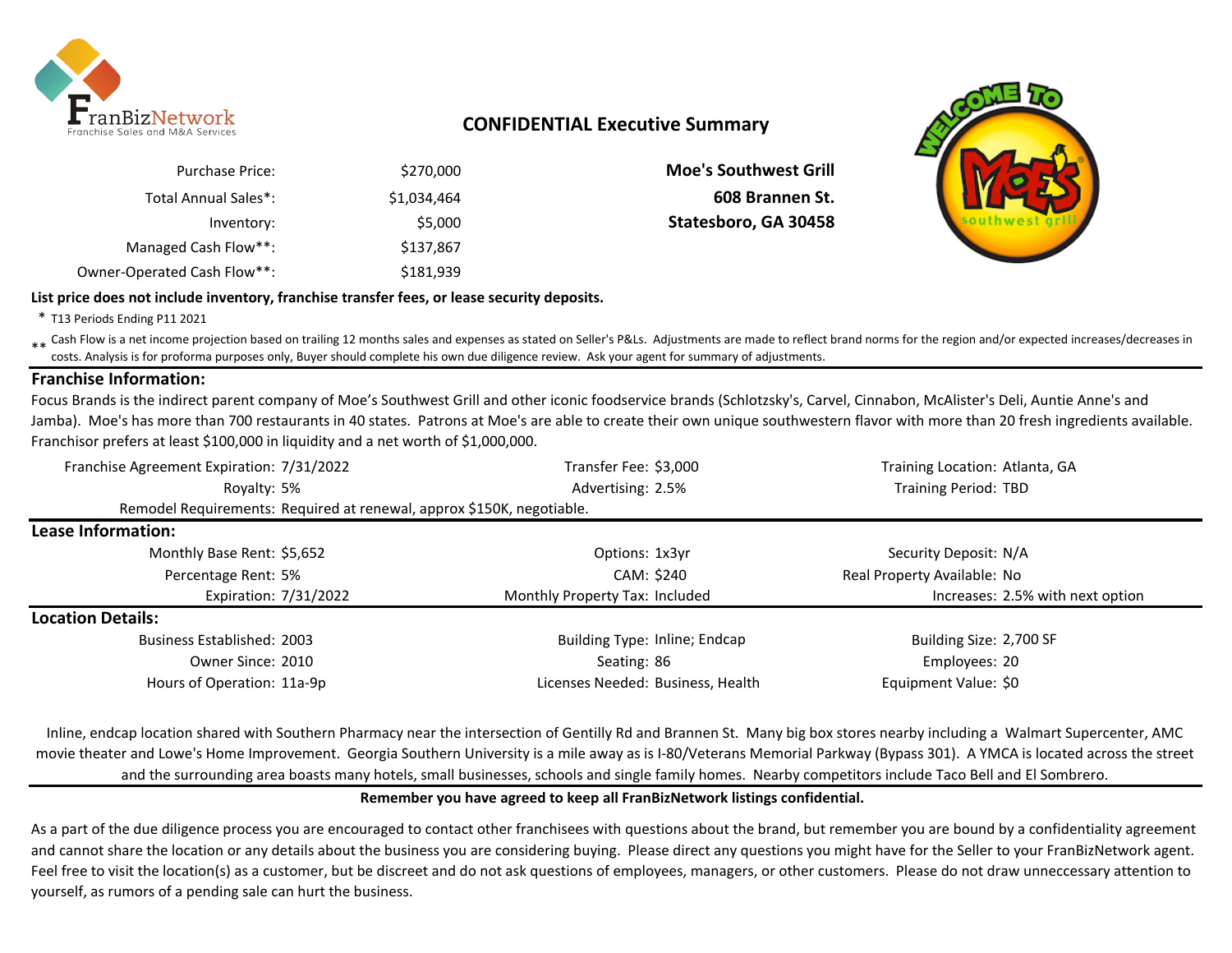



#### **Moe's Southwest Grill**

# **P1 P2 P3 P4 P5 P6 P7 P8 P9 P10 P11 P12 P13 TOTAL 2018** \$82,318 \$86,351 \$80,649 \$86,353 \$75,897 \$60,421 \$60,430 \$77,724 \$84,327 \$87,445 \$79,390 \$63,985 \$35,740 \$961,031 **2019** | \$84,748| \$97,224| \$102,743| \$100,847| \$93,668| \$71,040| \$70,844| \$77,554| \$85,836| \$105,792| \$89,436| \$80,730| \$45,138|\$1,105,600 **\$+/-** | \$2,430 | \$10,873 | \$22,094 | \$14,494 | \$17,771 | \$10,619 | \$10,414 | (\$170)| \$1,509 | \$18,347 | \$10,046 | \$16,745 | \$9,398 | \$144,569 **% +/-** 3% 13% 27% 17% 23% 18% 17% 0% 2% 21% 13% 26% 26% 15% **2019** | \$84,748| \$97,224| \$102,743| \$100,847| \$93,668| \$71,040| \$70,844| \$77,554| \$85,836| \$105,792| \$89,436| \$80,730| \$45,138|\$1,105,600 **2020** | \$81,929| \$85,267| \$68,535| \$41,891| \$58,077| \$55,114| \$43,916| \$62,762| \$54,732| \$72,822| \$78,271| \$72,065| \$42,872| \$818,253 **\$ +/-** (\$2,819) (\$11,957) (\$34,208) (\$58,956) (\$35,591) (\$15,926) (\$26,928) (\$14,792) (\$31,104) (\$32,970) (\$11,165) (\$8,665) (\$2,266) (\$287,347) **% +/-** -3% -12% -33% -58% -38% -22% -38% -19% -36% -31% -12% -11% -5% -26% **2020** | \$81,929| \$85,267| \$68,535| \$41,891| \$58,077| \$55,114| \$43,916| \$62,762| \$54,732| \$72,822| \$78,271| \$72,065| \$42,872| \$818,253 **2021** | \$78,595 | \$81,706 | \$87,825 | \$95,343 | \$86,329 | \$70,416 | \$68,185 | \$86,009 | \$95,350 | \$96,092 | \$73,677 | \$0 | \$0 | \$0 | \$919,527 **\$ +/- | (**\$3,334)| (\$3,561)| \$19,290 | \$53,452 | \$28,252 | \$15,302 | \$24,269 | \$23,247 | \$40,618 | \$23,270 | **(**\$4,594)| | \$216,211 **% +/- | -4%| -4%| 28%| 128%| 49%| 28%| 55%| 37%| 74%| 32%| -6%| | | | 31%**

**MONTHLY SALES**